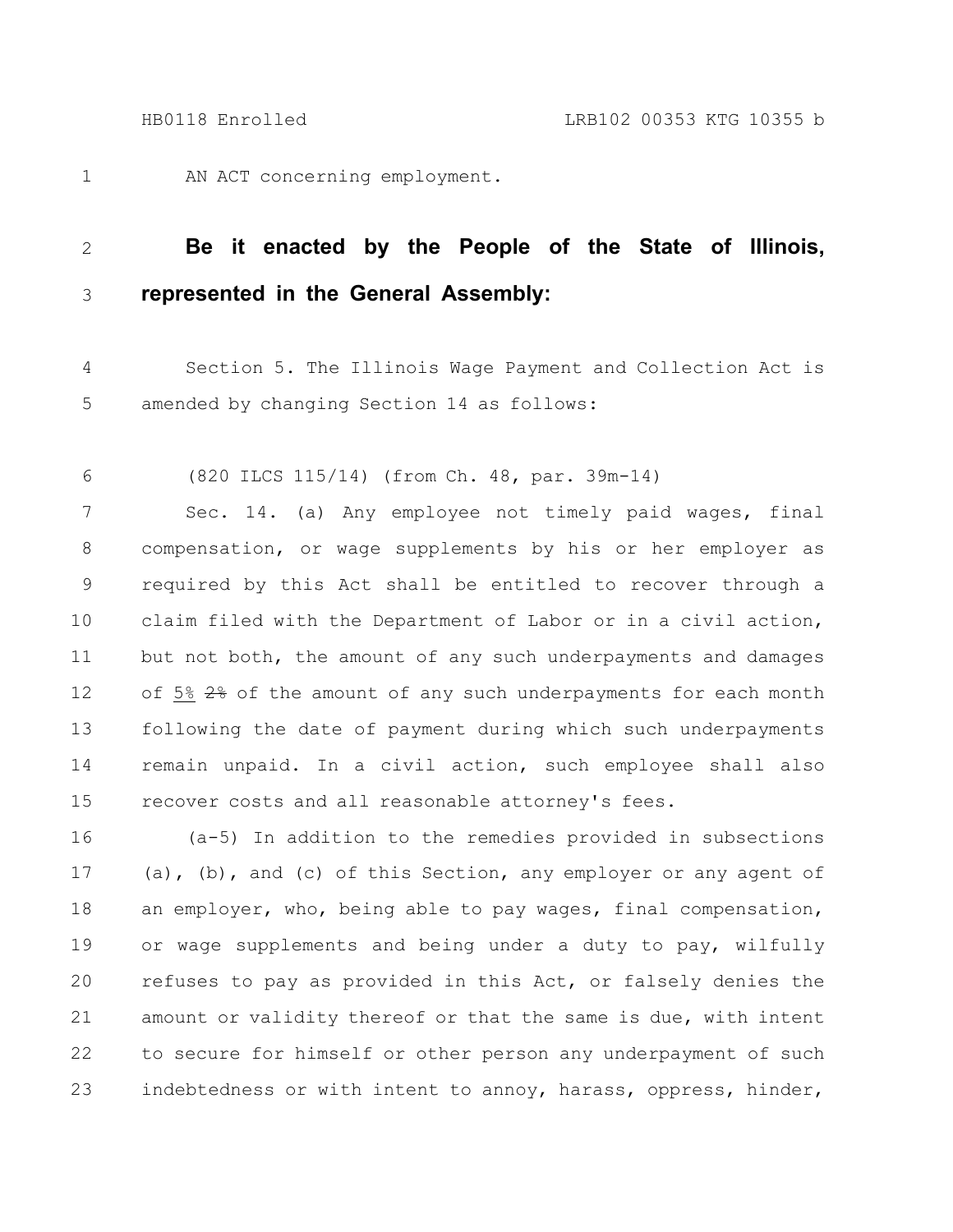HB0118 Enrolled - 2 - LRB102 00353 KTG 10355 b

delay or defraud the person to whom such indebtedness is due, upon conviction, is guilty of: 1 2

(1) for unpaid wages, final compensation or wage supplements in the amount of \$5,000 or less, a Class B misdemeanor; or 3 4 5

(2) for unpaid wages, final compensation or wage supplements in the amount of more than \$5,000, a Class A misdemeanor. 6 7 8

Each day during which any violation of this Act continues shall constitute a separate and distinct offense. 9 10

Any employer or any agent of an employer who violates this Section of the Act a subsequent time within 2 years of a prior criminal conviction under this Section is guilty, upon conviction, of a Class 4 felony. 11 12 13 14

(b) Any employer who has been demanded or ordered by the Department or ordered by the court to pay wages, final compensation, or wage supplements due an employee shall be required to pay a non-waivable administrative fee to the Department of Labor in the amount of \$250 if the amount ordered by the Department as wages owed is \$3,000 or less; \$500 if the amount ordered by the Department as wages owed is more than \$3,000, but less than \$10,000; and \$1,000 if the amount ordered by the Department as wages owed is \$10,000 or more. Any employer who has been so demanded or ordered by the Department or ordered by a court to pay such wages, final compensation, or wage supplements and who fails to seek timely review of such a 15 16 17 18 19 20 21 22 23 24 25 26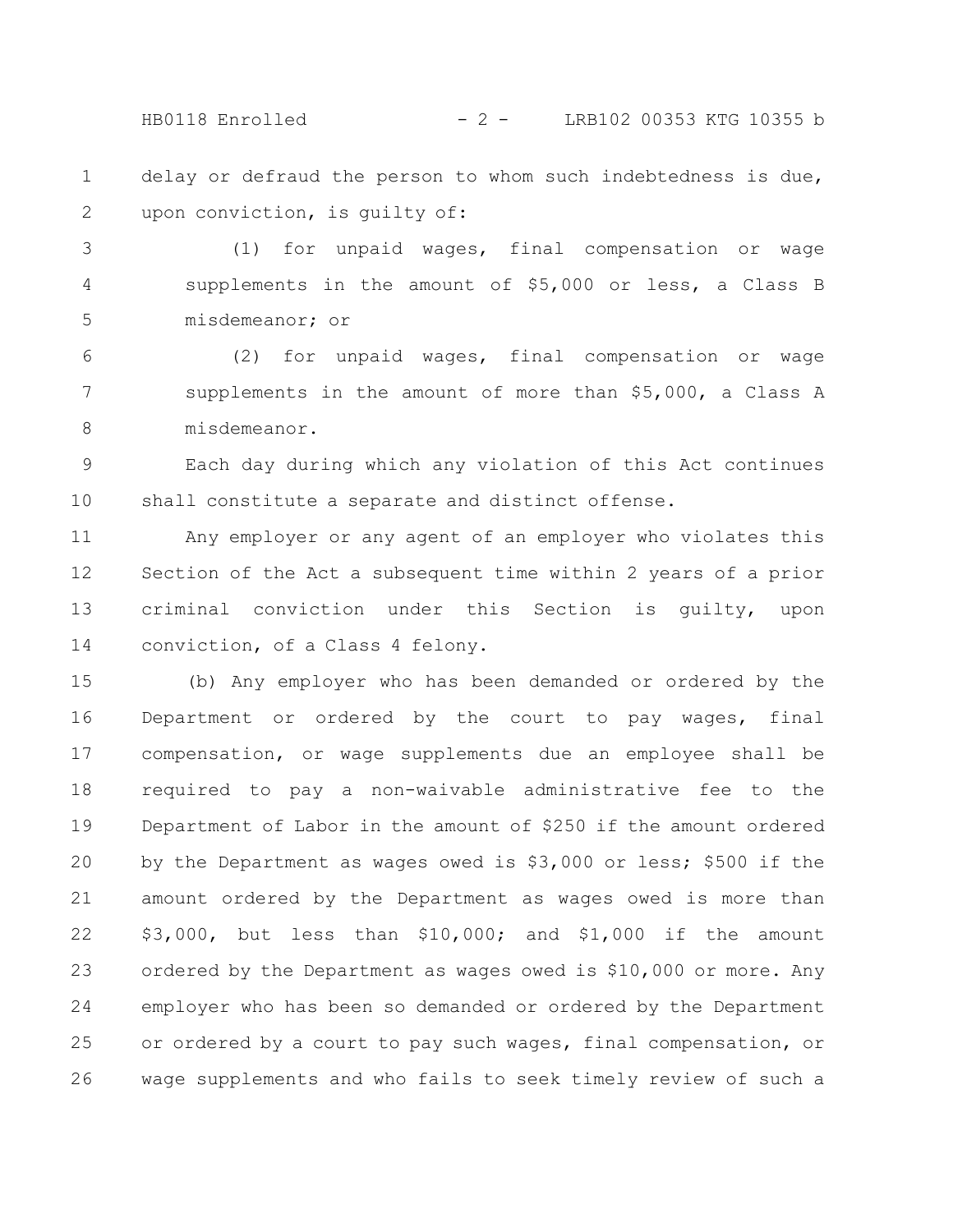HB0118 Enrolled - 3 - LRB102 00353 KTG 10355 b

demand or order as provided for under this Act and who fails to comply within 15 calendar days after such demand or within 35 days of an administrative or court order is entered shall also be liable to pay a penalty to the Department of Labor of 20% of the amount found owing and a penalty to the employee of 1% per calendar day of the amount found owing for each day of delay in paying such wages to the employee. All moneys recovered as fees and civil penalties under this Act, except those owing to the affected employee, shall be deposited into the Wage Theft Enforcement Fund, a special fund which is hereby created in the State treasury. Moneys in the Fund may be used only for enforcement of this Act. 1 2 3 4 5 6 7 8 9 10 11 12

(b-5) Penalties and fees under this Section may be assessed by the Department and recovered in a civil action brought by the Department in any circuit court or in any administrative adjudicative proceeding under this Act. In any such civil action or administrative adjudicative proceeding under this Act, the Department shall be represented by the Attorney General. 13 14 15 16 17 18 19

(c) Any employer, or any agent of an employer, who discharges or in any other manner discriminates against any employee because that employee has made a complaint to his employer, to the Director of Labor or his authorized representative, in a public hearing, or to a community organization that he or she has not been paid in accordance with the provisions of this Act, or because that employee has 20 21 22 23 24 25 26